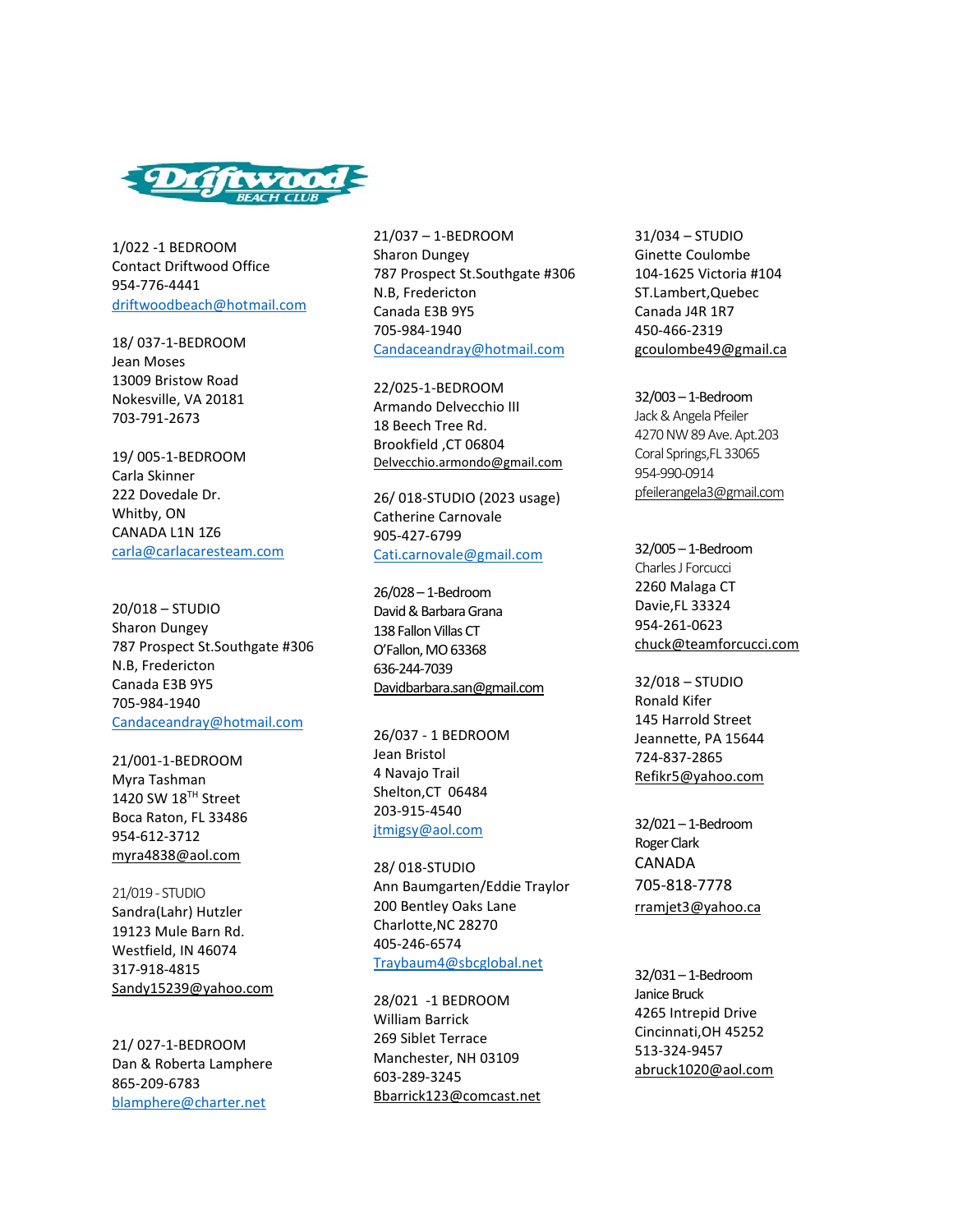32/037 – 1-Bedroom Wanda Shisler 2514 Shroyer Rd. Dayton , OH 45419 937-430-1714 [Wandashisler2514@gmail.com](mailto:Wandashisler2514@gmail.com)

33/014-1-BEDROOM Fred/Sandra Shaw 61762 Fairland Dr. South Lyon, MI 48178 313-613-0100 [Fredscasino1@gmail.com](mailto:Fredscasino1@gmail.com)

33/ 015-1-BEDROOM Dan & Roberta Lamphere 865-209-6783 blamphere@charter.net

33/ 019-STUDIO Dan & Roberta Lamphere 865-209-6783 blamphere@charter.net

33/024 - 1 BEDROOM Loretta & Lou Yodice 801 Seafarer Circle #105 Jupiter, FL 33477 561-339-3528 [LTY43@aol.com](mailto:LTY43@aol.com)

33/029– 1-Bedroom Wanda Shisler 2514 Shroyer Rd. Dayton ,OH 45419 937-430-1714 [Wandashisler2514@gmail.com](mailto:Wandashisler2514@gmail.com)

34/001– 1-Bedroom Henry & Joanne Levesque 8 Orchard Hill Rd. Harwinton,CT 06791 860-459-5471 [Joannelevesque53@gmail.com](mailto:Joannelevesque53@gmail.com) 34/031 – 1-BEDROOM Craig Costello 1122 Buck Hill Drive Veazie,ME 04401 207-951-1545 CCKCLC39@ROADRUNNER.COM

34/038 – 1-BEDROOM Guillermo & Dominique Taleno 15742 102nd lane Miami, FL 33196 972-345-8518 [gtaleno@yahoo.com](mailto:gtaleno@yahoo.com)

34/ 041-1-BEDROOM Dan & Roberta Lamphere 865-209-6783 blamphere@charter.net

35/006 -1 BEDROOM Ronald VanDuser 1920 Clatter Bridge Rd. Ocala, Fl 34471 352-216-0009 [Mustangkatie14@yahoo.com](mailto:Mustangkatie14@yahoo.com)

35/012 -1 BEDROOM Joe/Debbie Weston 109 Admiral Lane DeBary, FL 32713 407-417-7560 [forestjr@bellsouth.net](mailto:forestjr@bellsouth.net)

35/023 -1 BEDROOM James & Joan McGee 102 NE 8th Ave. Okeechobee, FL 34972 561-723-8172 [lizard41852@yahoo.com](mailto:lizard41852@yahoo.com)

35/027 – 1-BEDROOM Jack Keen(2023 USAGE) 6596 N.W. 40th Wa Jenningsl,FL32053 386-938-3456 [jkeensk@gmail.com](mailto:Aasuarez1228@hotmail.com)

35/033 -1 BEDROOM John B Ellis 115 E. Palm Dr. Lakeland, FL 33803 863-682-8001 [Jellis112@tampabay.rr.com](mailto:Jellis112@tampabay.rr.com)

36/002- 1 BEDROOM Joella Deliberto (2023 usage) 149 A Flintlock Way Yorktown Heights, NY 10598 914-962-5048 [homesbyjoella@aol.com](mailto:homesbyjoella@aol.com)

36/020- 1 BEDROOM Mary Bailey 5568 Beverly Square Way Knoxville, TN 37918 865-368-6106 covenantgrace@comcast.net

36 / 023-1-BEDROOM Donna Hall 816 4<sup>th</sup> Street Vero Beach,FL 32962 772-321-5457 Dmh33333@gmail.com

36/031 – 1-Bedroom Joyce Hedges 4077 Mountain Vista Rd. Knoxville,TN 37931 865-770-1942 [megamemaw7777777@gmail.c](mailto:megamemaw7777777@gmail.com) [om](mailto:megamemaw7777777@gmail.com)

36/034- STUDIO Joesph Sammartino 1824 Oriole Rd. #114 Gatlinburg, TN 37738 865-325-1117 [Jpsamm1000@aol.com](mailto:Jpsamm1000@aol.com)

37/023 – 1-Bedroom Craig & Donna Fraser 561-436-9710 Diane0707@bellsouth.net